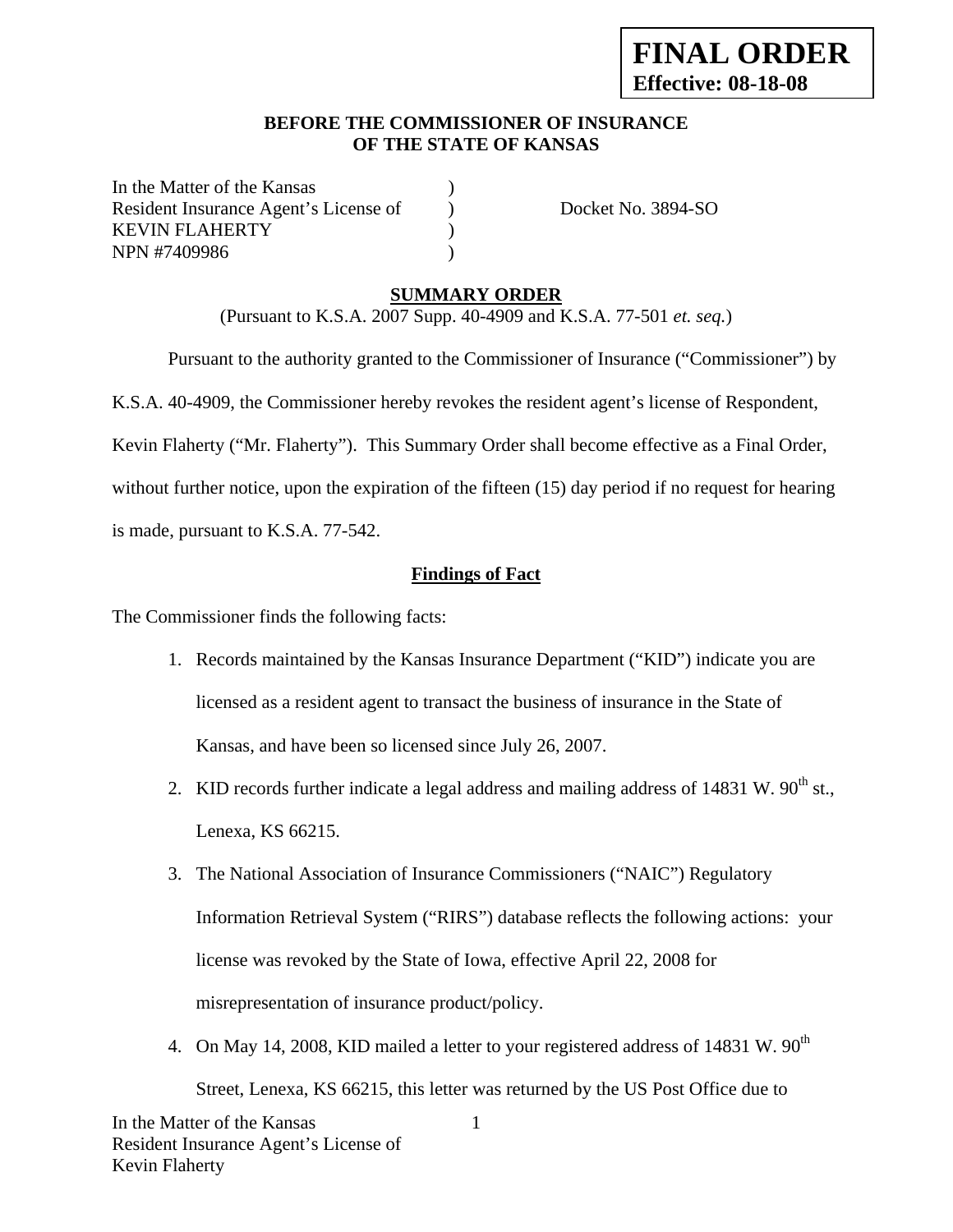forward time expired. A forwarding address of 708 2<sup>nd</sup> Ave. E, Oskaloosa, IA 52577-3020 was listed.

- 5. It appears that you moved from the State of Kansas on or before October 4, 2007. As on October 4, 2007 the Iowa Department of Insurance also sent a letter to you at your registered Kansas address. This letter was also returned, your son Zach reported that at that time you were living at  $1819$  N.  $3<sup>rd</sup>$ , Oskaloosa, Iowa.
- 6. At no time have you reported to KID that you have moved.
- 7. At no time have you provided to KID any documentation, certification or copy of a resident insurance agent's license for the State of Iowa.

## **Applicable Law**

- 8. K.S.A. 2007 Supp. 40-4909 states, in pertinent part:
	- (a) The commissioner may deny, suspend, revoke, or refuse renewal of any license issued under this act if the commissioner finds that the applicant or license holder has:
		- (2) Violated
			- (A) any provision of chapter 40 of the Kansas Statutes Annotated, and amendments thereto, or any rule or regulation promulgated thereunder;
		- (9) Had an insurance agent license, or its equivalent, denied, suspended or revoked in any other state or territory.
	- (b) In addition, the commissioner may suspend, revoke or refuse renewal of any license issued under this act if the commissioner finds that the interests of the insurer or the insurable interests of the public are not properly served under such license.
- 9. K.S.A. 2007 Supp. 40-4906 states, in pertinent part:
	- (c)(1) Any nonresident who is licensed in this state and who moves from one state to another state or a resident agent who moves from this state to another state shall file with the commissioner within 30 days a change of address and provide certification from the new resident state.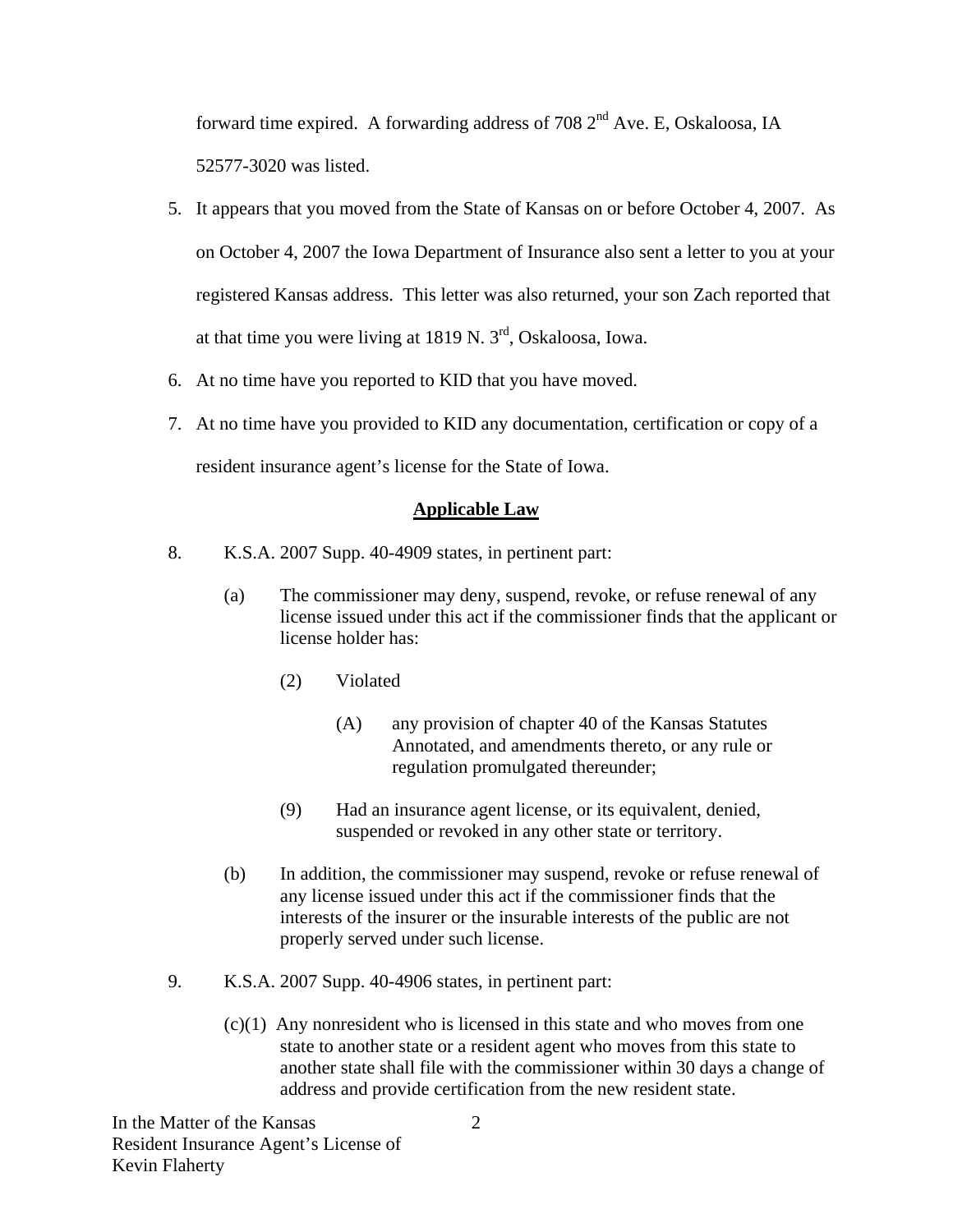## **Conclusions of Law**

- 10. The Commissioner has jurisdiction over Respondent as well as the subject matter of this proceeding, and such proceeding is held in the public interest.
- 11. The Commissioner finds that Respondent has moved from the State of Kansas to the State of Iowa and as failed to notify the Kansas Insurance Department as well as failed to obtain and provide documentation, certification or a copy of a resident insurance agent's license from the State of Iowa, a violation of K.S.A. 2007 Supp. 40-4906(c)(1).
- 12. The Commissioner finds that Respondent's insurance agent's license in the State of Iowa was revoked effective April 22, 2008, a violation of K.S.A. 2007 Supp. 40-4909(a)(9).
- 13. The Commissioner finds, pursuant to K.S.A. 2007 Supp. 40-4909(b), that the insurable interests of the public are not properly served under Respondent's license.
- 14. Accordingly, the Commissioner concludes sufficient grounds exist for the revocation of the insurance agent's license of Kevin Flaherty pursuant to K.S.A. 2007 Supp. 40-4909(a) and (b).

## **IT IS THEREFORE ORDERED BY THE COMMISSIONER OF INSURANCE THAT:**

1. The Kansas Resident Insurance Agent's License of KEVIN FLAHERTY is hereby **REVOKED** effective the effective date of this Order.

# 2. **IT IS FURTHER ORDERED** that KEVIN FLAHERTY shall **CEASE** and **DESIST** from the sale, solicitation or negotiation of insurance and/or receiving compensation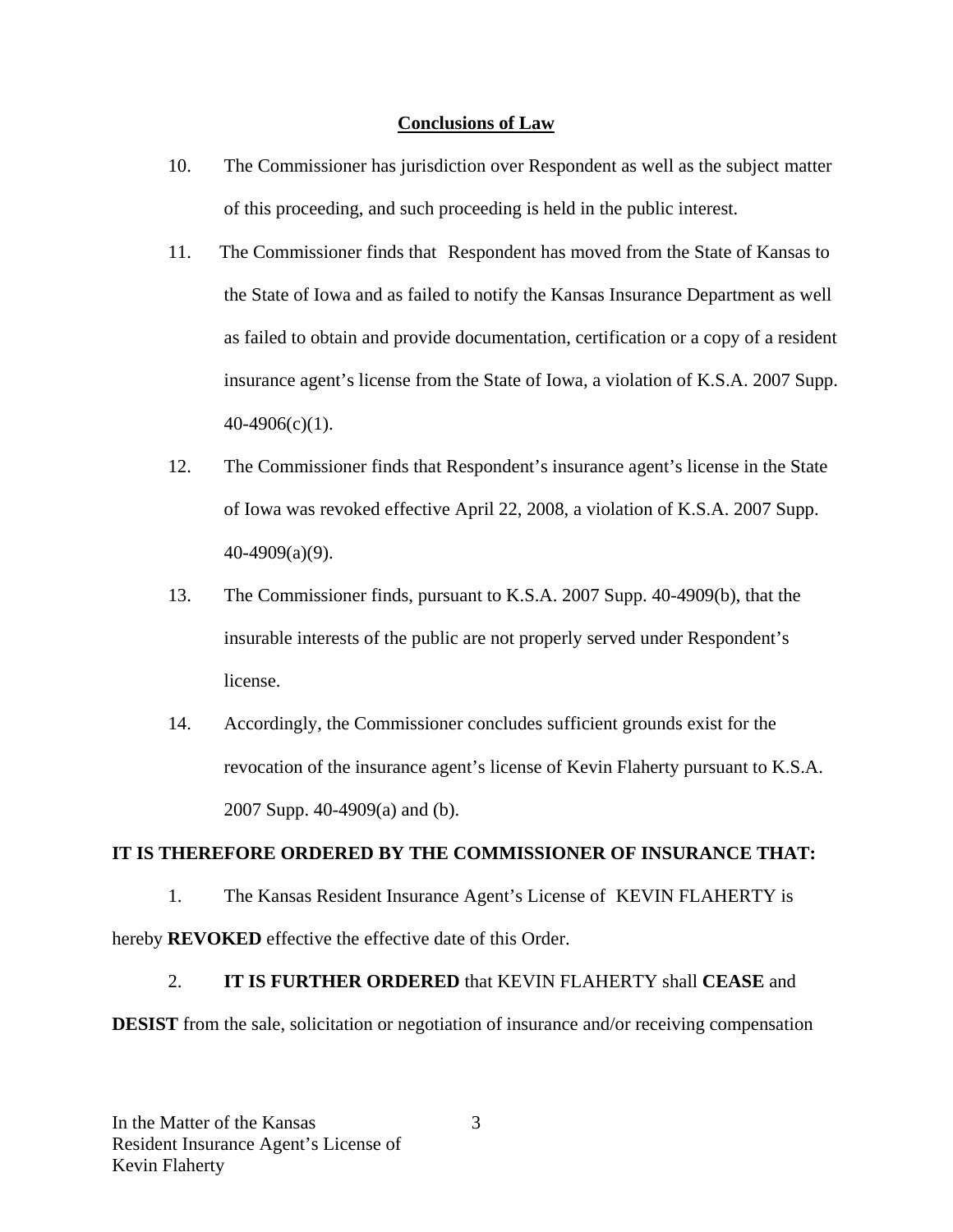deriving from the sale, solicitation or negotiation of insurance conducted after the effective date of this Order.

#### **NOTICE AND OPPORTUNITY FOR HEARING**

Kevin Flaherty, within fifteen (15) days of service of this Summary Order, may file with the Kansas Insurance Department a written request for hearing on this Summary Order, as provided by K.S.A. 77-542. In the event a hearing is requested, such request should be directed to:

#### John W. Campbell, General Counsel Kansas Insurance Department  $420$  S.W. 9<sup>th</sup> Street Topeka, Kansas 66612

Any costs incurred as a result of conducting any administrative hearing shall be assessed against the agent/agency who is the subject of the hearing as provided by K.S.A. 40-4909(f). Costs shall include witness fees, mileage allowances, any costs associated with reproduction of documents which become part of the hearing record, and the expense of making a record of the hearing.

If a hearing is not requested, this Summary Order shall become effective as a Final Order,

without further notice, upon the expiration of the fifteen (15) day period for requesting a hearing.

The Final Order will constitute final agency action in the matter.

In the event the Petitioner files a petition for judicial review, the agency officer designated pursuant to K.S.A. 77-613(e) to receive service of a petition for judicial review on behalf of the Kansas Insurance Department is:

> John W. Campbell, General Counsel Kansas Insurance Department 420 S.W.  $9^{th}$  St. Topeka, Kansas 66612

In the Matter of the Kansas Resident Insurance Agent's License of Kevin Flaherty

4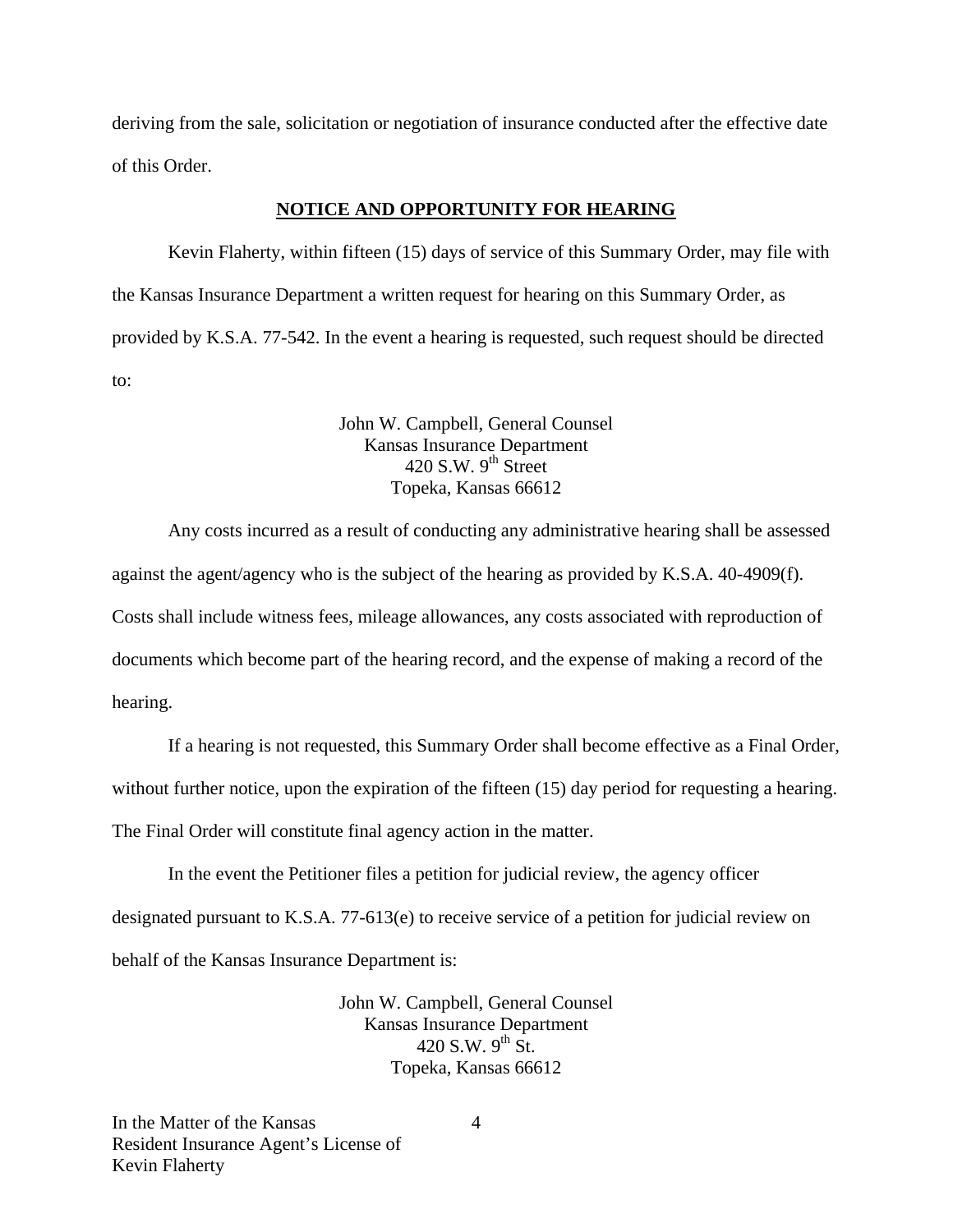## **IT IS SO ORDERED THIS \_30th\_\_ DAY OF JULY, 2008, IN THE CITY OF TOPEKA, COUNTY OF SHAWNEE, STATE OF KANSAS.**



 **\_**/s/ Sandy Praeger**\_\_\_\_\_\_\_\_\_\_\_\_\_\_ Sandy Praeger** Commissioner of Insurance

 $\frac{1}{s}$  John W. Campbell John W. Campbell General Counsel

## **CERTIFICATE OF SERVICE**

The undersigned hereby certifies that she served the above and foregoing Summary Order on this \_30th\_ day of \_\_\_\_\_\_\_\_\_\_\_\_, 2008, by causing the same to be deposited in the United States Mail, first class postage prepaid, addressed to the following:

> Kevin Flaherty 14831 W.  $90^{th}$  St. Lenexa, KS 66215

 Kevin Flaherty  $7082^{\text{nd}}$  Ave. E. Oskaloosa, IA 52577

 Kevin Flaherty 1819 N.  $3^{\text{rd}}$ Oskaloosa, IA 52577

> $\angle$ s/ Stacy R. Bond $\angle$  Stacy R. Bond Staff Attorney